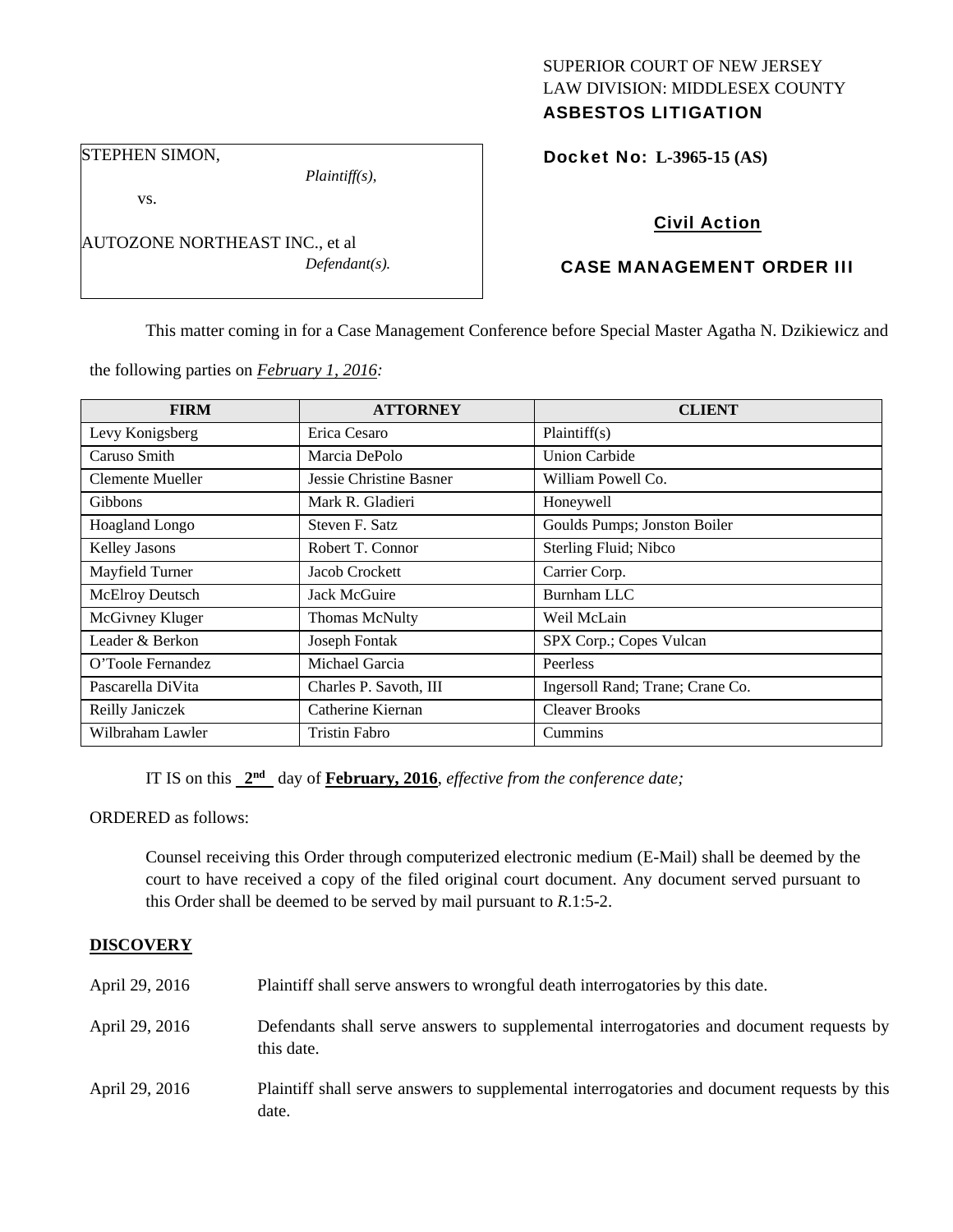- June 10, 2016 Fact discovery, including depositions, shall be completed by this date. Plaintiff's counsel shall contact the Special Master within one week of this deadline if all fact discovery is not completed.
- July 11, 2016 Depositions of corporate representatives shall be completed by this date.

### **EARLY SETTLEMENT**

July 22, 2016 Settlement demands shall be served on all counsel and the Special Master by this date.

#### **SUMMARY JUDGMENT MOTION PRACTICE**

- August 5, 2016 Plaintiff's counsel shall advise, in writing, of intent not to oppose motions by this date.
- August 19, 2016 Summary judgment motions shall be filed no later than this date.
- September 16, 2016 Last return date for summary judgment motions.

#### **MEDICAL DEFENSE**

- August 31, 2016 Plaintiff shall serve medical expert reports by this date.
- August 31, 2016 Upon request by defense counsel, plaintiff is to arrange for the transfer of pathology specimens and x-rays, if any, by this date.
- October 31, 2016 Defendants shall identify its medical experts and serve medical reports, if any, by this date. **In addition, defendants shall notify plaintiff's counsel (as well as all counsel of record) of a joinder in an expert medical defense by this date.**

#### **LIABILITY EXPERT REPORTS**

- August 31, 2016 Plaintiff shall identify its liability experts and serve liability expert reports or a certified expert statement by this date or waive any opportunity to rely on liability expert testimony.
- October 31, 2016 Defendants shall identify its liability experts and serve liability expert reports, if any, by this date or waive any opportunity to rely on liability expert testimony.

#### **EXPERT DEPOSITIONS**

November 18, 2016 Expert depositions shall be completed by this date. To the extent that plaintiff and defendant generic experts have been deposed before, the parties seeking that deposition in this case must file an application before the Special Master and demonstrate the necessity for that deposition. To the extent possible, documents requested in a deposition notice directed to an expert shall be produced three days in advance of the expert deposition. The expert shall not be required to produce documents that are readily accessible in the public domain.

\_\_\_\_\_\_\_\_\_\_\_\_\_\_\_\_\_\_\_\_\_\_\_\_\_\_\_\_\_\_\_\_\_\_\_\_\_\_\_\_\_\_\_\_\_\_\_\_\_\_\_\_\_\_\_\_\_\_\_\_\_\_\_\_\_\_\_\_\_\_\_\_\_\_\_\_\_\_\_\_\_\_\_\_\_\_\_\_\_\_\_\_\_\_\_\_\_\_\_\_\_\_\_\_\_\_\_\_\_\_

#### **PRE-TRIAL AND TRIAL**

August 2, 2016 The settlement conference previously scheduled on this date is **cancelled**.